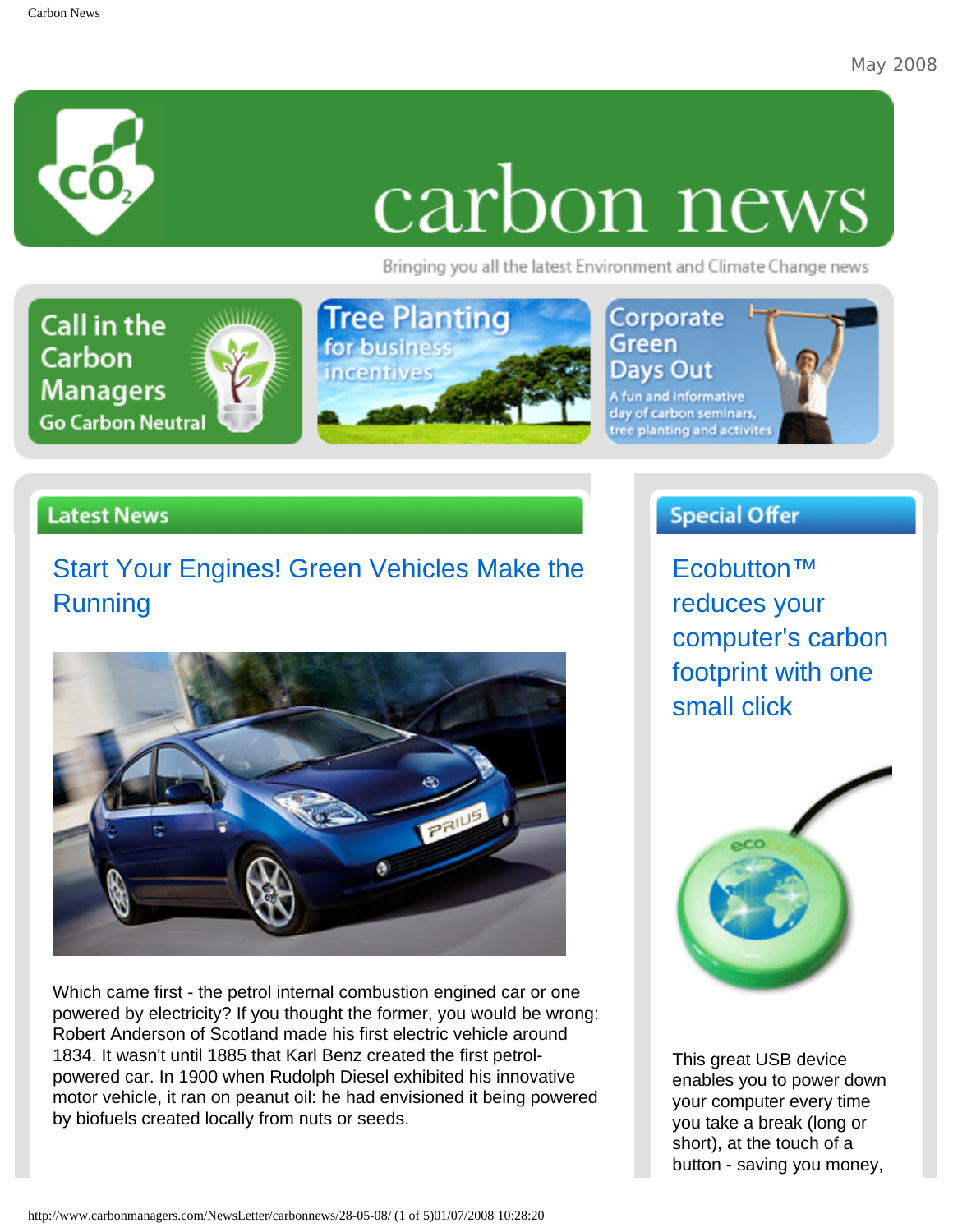#### **[More >](http://www.carbonmanagers.com/blog/file/newsletter-articles/start-your-engines.aspx)**

## [Oil hits \\$135 per barrel](http://www.carbonmanagers.com/blog/file/newsletter-articles/oil-hits-129.aspx)



..........................................................

Photo: Julian Jackson

The price of oil continues to spike upwards, reaching over \$135 per barrel on trading in New York recently. This was an almost \$20 surge during the week. Oil has gone up nearly 30% in four months. The effects of these prices are felt throughout the economy as oil is built into every product either as a raw material, eg plastics, pharmaceuticals, as well as a transport cost for the fuel to take the product from producer to end-user.

It is a general theory among many economists that oil price spikes cause recession. Professor Andrew Oswald, of Warwick University has studied the phenomenon. He says that slow-downs and recessions follow sharp increases in oil price, "We saw this most notably in 1974, 1979, and 1990. On each occasion, an oil price spike was followed by recession in the world economy."

electricty, and helping to reduce your carbon footprint.

**[More >>](http://www.nigelsecostore.com/cgi-bin/affiliate/clickme.cgi?exec=CarbonManagers&site=site1)**

#### **Review**

[Green Up! An A-Z](http://www.carbonmanagers.com/blog/file/newsletter-articles/green-up-an.aspx)  [of environmentally](http://www.carbonmanagers.com/blog/file/newsletter-articles/green-up-an.aspx)  [friendly home](http://www.carbonmanagers.com/blog/file/newsletter-articles/green-up-an.aspx)  [improvements](http://www.carbonmanagers.com/blog/file/newsletter-articles/green-up-an.aspx) 

#### **By Will Anderson**



Published by Green Books on 100% recycled paper, £7.95

This is a pocket book which details practical ways in which people can upgrade their homes in an environmentally fashion, from the smallest things such as using environmentally nonpetroleum based paints, to large undertakings, like fitting a ground-source heat pump, for example.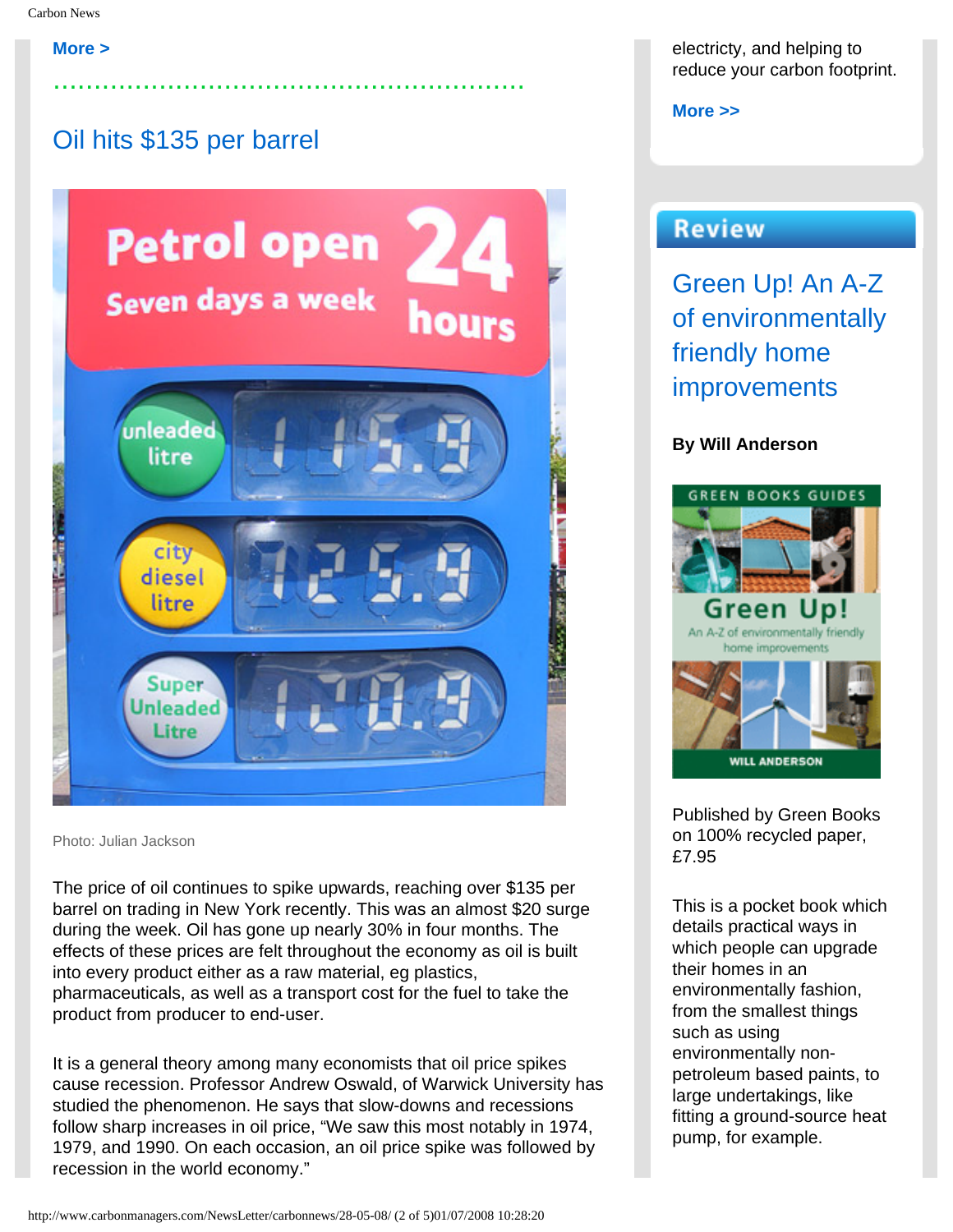**[More >](http://www.carbonmanagers.com/blog/file/newsletter-articles/oil-hits-129.aspx)**

#### [Launch of 350.org - an organisation](http://www.carbonmanagers.com/blog/file/newsletter-articles/launch-of-350org.aspx) [campaigning to reduce CO2 levels](http://www.carbonmanagers.com/blog/file/newsletter-articles/launch-of-350org.aspx)

..........................................................



350.org has been launched, to emphasise the need for humanity to reduce the carbon in our atmosphere to 350 parts per million (ppm). Scientists at the Mauna Loa observatory in Hawaii say that CO2 levels in the atmosphere now stands at 387 parts per million (ppm), up almost 40% since the industrial revolution and the highest for at least the last 650,000 years.

**[More >](http://www.carbonmanagers.com/blog/file/newsletter-articles/launch-of-350org.aspx)**

[Major Windfarm Loses Investor as Costs](http://www.carbonmanagers.com/blog/file/newsletter-articles/major-windfarm-loses.aspx) [Increase](http://www.carbonmanagers.com/blog/file/newsletter-articles/major-windfarm-loses.aspx)

..........................................................

#### **[More >>](http://www.carbonmanagers.com/blog/file/newsletter-articles/green-up-an.aspx)**

#### **Top Eco Tips!**

[Top Tips for](http://www.carbonmanagers.com/blog/file/newsletter-articles/top-tips-for_2.aspx)  [environmentally](http://www.carbonmanagers.com/blog/file/newsletter-articles/top-tips-for_2.aspx)  [friendly driving](http://www.carbonmanagers.com/blog/file/newsletter-articles/top-tips-for_2.aspx)

Driving in an eco-friendly manner can help reduce emissions, and also, in these times of high fuel prices, reduce your costs. Obviously changing to a high-mpg, low emissions vehicle will make a great difference, but most people do not have that option, and have to stick with their existing car. Here are some top tips to help the environment while driving.

Service your car at least every year. Get the engine tuned, the wheels aligned and catalytic converter checked.

Make sure that your tyres are inflated to the correct pressure. Under inflation by 7 psi wastes half a gallon of fuel in every tank, so it's worth inflating to the manufacturer's specifications.

Avoid overfilling the tank when refuelling as spilled petrol evaporates and releases harmful gases.

Take off roof racks and trailers if they're not needed.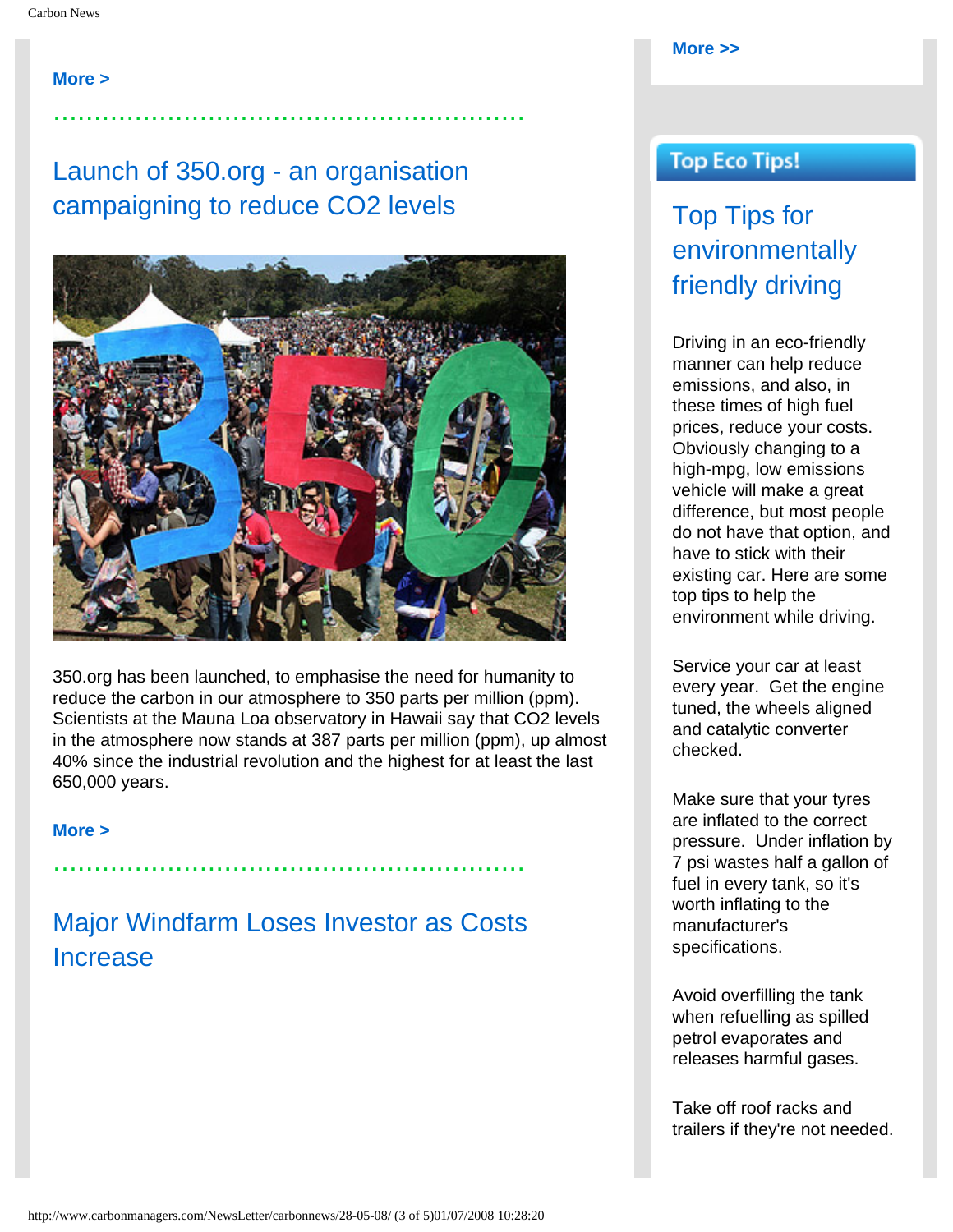Carbon News



Photo: Sandi Baker

The London Array – a major offshore development of wind turbines that could have powered every house in Kent and East Sussex has had one of its main investors, Shell, pull out, putting the whole project in jeopardy.

**[More >](http://www.carbonmanagers.com/blog/file/newsletter-articles/major-windfarm-loses.aspx)**

## [Climate Change Bill reaches Parliament – UK](http://www.carbonmanagers.com/blog/file/newsletter-articles/climate-change-bill.aspx)  [first to set emission targets](http://www.carbonmanagers.com/blog/file/newsletter-articles/climate-change-bill.aspx)

..........................................................



Photo: FoE

Avoid short journeys – walk or cycle them instead. 61% of journeys are under 2 miles and arguably a waste of fuel.

Drive smoothly – pulling away too fast uses 60% more fuel.

Don't be a boy racer. Driving at 70mph can use up to 30% more petrol than driving at 50mph.

Watch the road and traffic ahead to avoid sharp braking - it just throws away energy and causes increased wear on your brakes.

Change gear between 1,500 and  $2,500$  rpm  $-$  this can also save up to 30% of fuel.

When driving at higher speeds, keep your windows and sunroof shut and open the air vents instead.

Switch your engine off when in stationary traffic. You use more fuel with the engine idling for 45 seconds than if you switched off and restarted 45 seconds later.

**[More >>](http://www.carbonmanagers.com/blog/file/newsletter-articles/top-tips-for_2.aspx)**

### **GREEN EVENTS**